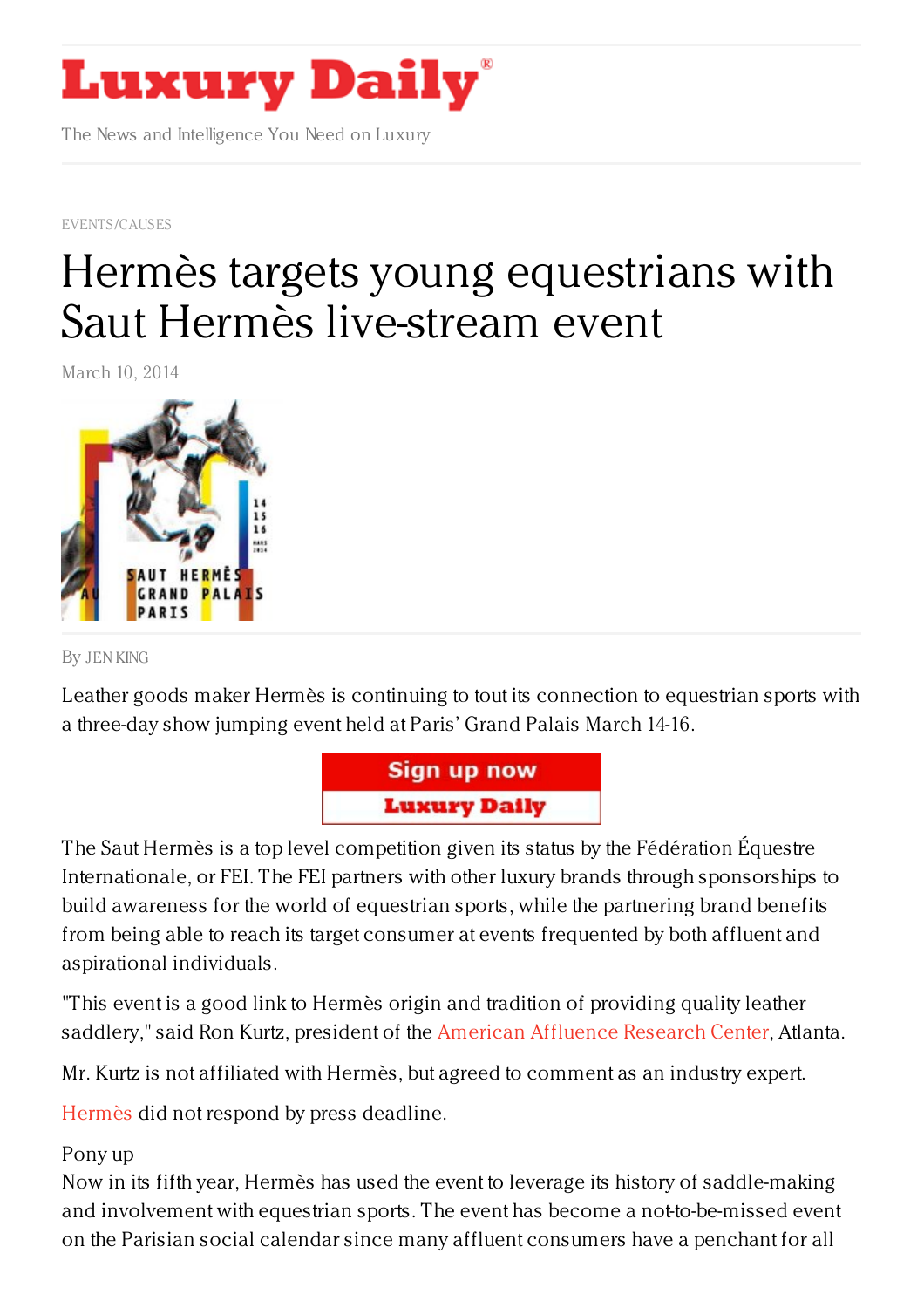things equestrian.

Hermès is not alone in its support of the equestrian world. Whether it is show jumping, like the Saut Hermès event, or the start of international polo season, luxury brands are waiting to hit full stride so they can court the affluent through sponsorships, special products and brand alignment.



Show jumper at Saut Hermès, 2013

For instance, luxury watchmakers, automakers, hospitality leaders, spirits brands and fashion labels have flocked to the world of polo to cosset the crowds and gain the elite cachet it imparts. While mainstream sports provide brands with lots of noise useful for spreading campaign [awareness,](https://www.luxurydaily.com/as-polo-season-unfolds-luxury-brands-secure-sponsorships/) sports with high barriers of entry generate loyalists (see story).

To align with the prestige of Hermès, the Saut Hermès event features 40 of the world's finest show jumpers from 18 different countries. Three events scheduled for the three-day event are dedicated to Hermès, Les Talents Hermès, Prix Hermès Sellier and Grand Prix Hermès.

The Talent Hermès is designed for young riders under the age of 25. New to this year's Saut Hermès, the Talent Hermès competition will be live-streamed March 16 on a large screen on the façade of the nearby Hôtel de Ville.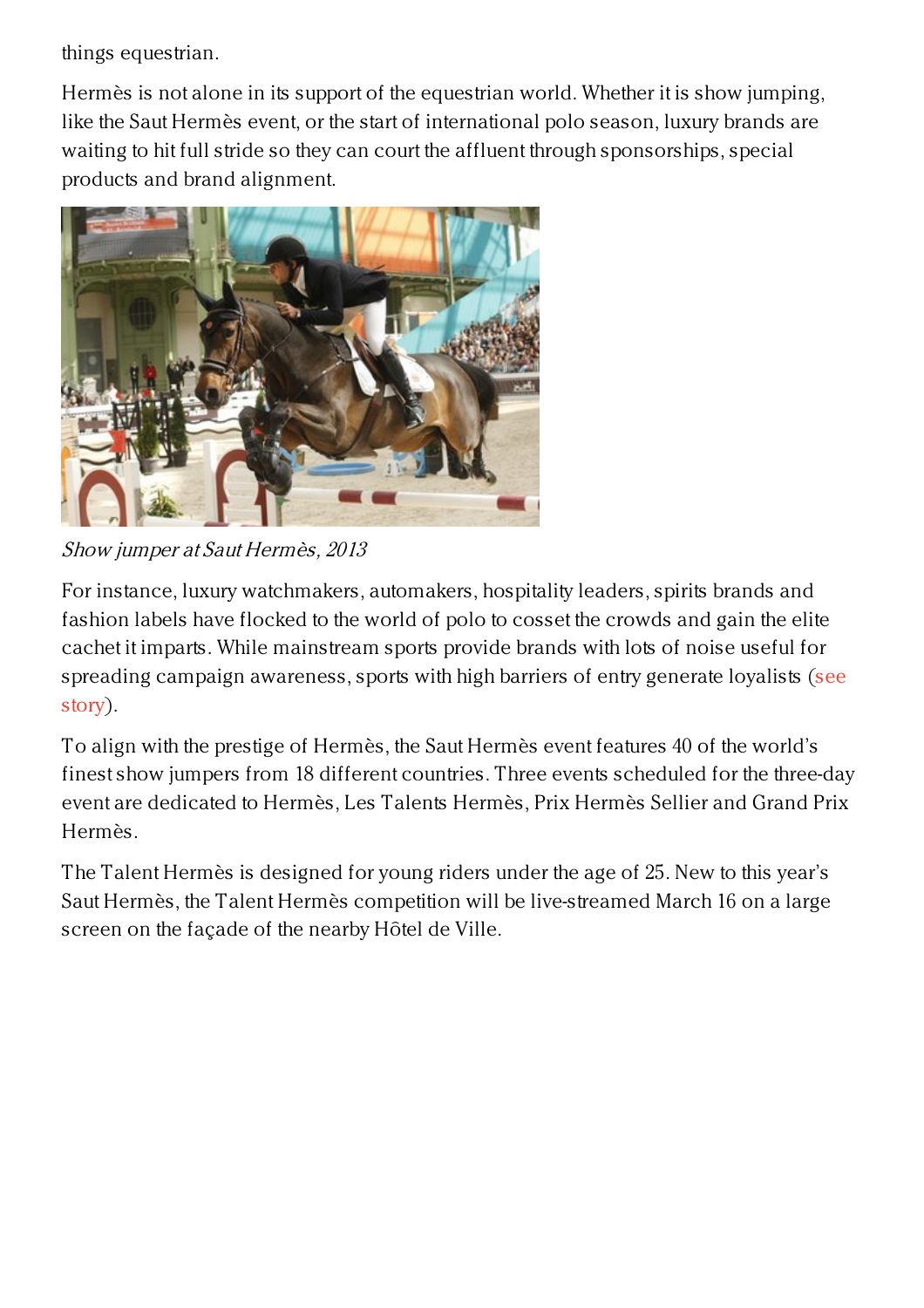

Saut Hermès held inside the Grand Palais, Paris, since 2010

During the live-steam at Hôtel de Ville, children are invited to attend and ride ponies while watching the Talent Hermès. Young equestrian riders who attend Hermès' event, both at the Grand Palais and Hôtel de Ville, will likely remember the experience and maintain a nostalgia of the brand that may spark loyalty as they age.

Broadcasting the event in a public space will benefit Hermès as well. As passersby walk by the Hôtel de Ville, they may stop and watch the event's live stream and will be aware of Hermès' branding and relationship with equestrian events.

"The live-streaming of the event will attract equestrian participants and spectators, both of which are typically very affluent and good prospects for the Hermès product line," Mr. Kurtz said.

Recently, Hermès honored its roots by promoting customizable saddle options to attract affluent consumers gearing up for the beginning of equestrian season.

Hermès is using its personalized saddles as a jumping point to build awareness for its wide range of equestrian items for rider, horse and stable. Although a full lifestyle brand with homewares, ready-to-wear apparel and jewelry, it is beneficial for Hermès to remind consumers of its heritage as a sporting tanner (see [story](https://www.luxurydaily.com/hermes-trots-out-heritage-with-personalized-saddles/)).

A grand event space